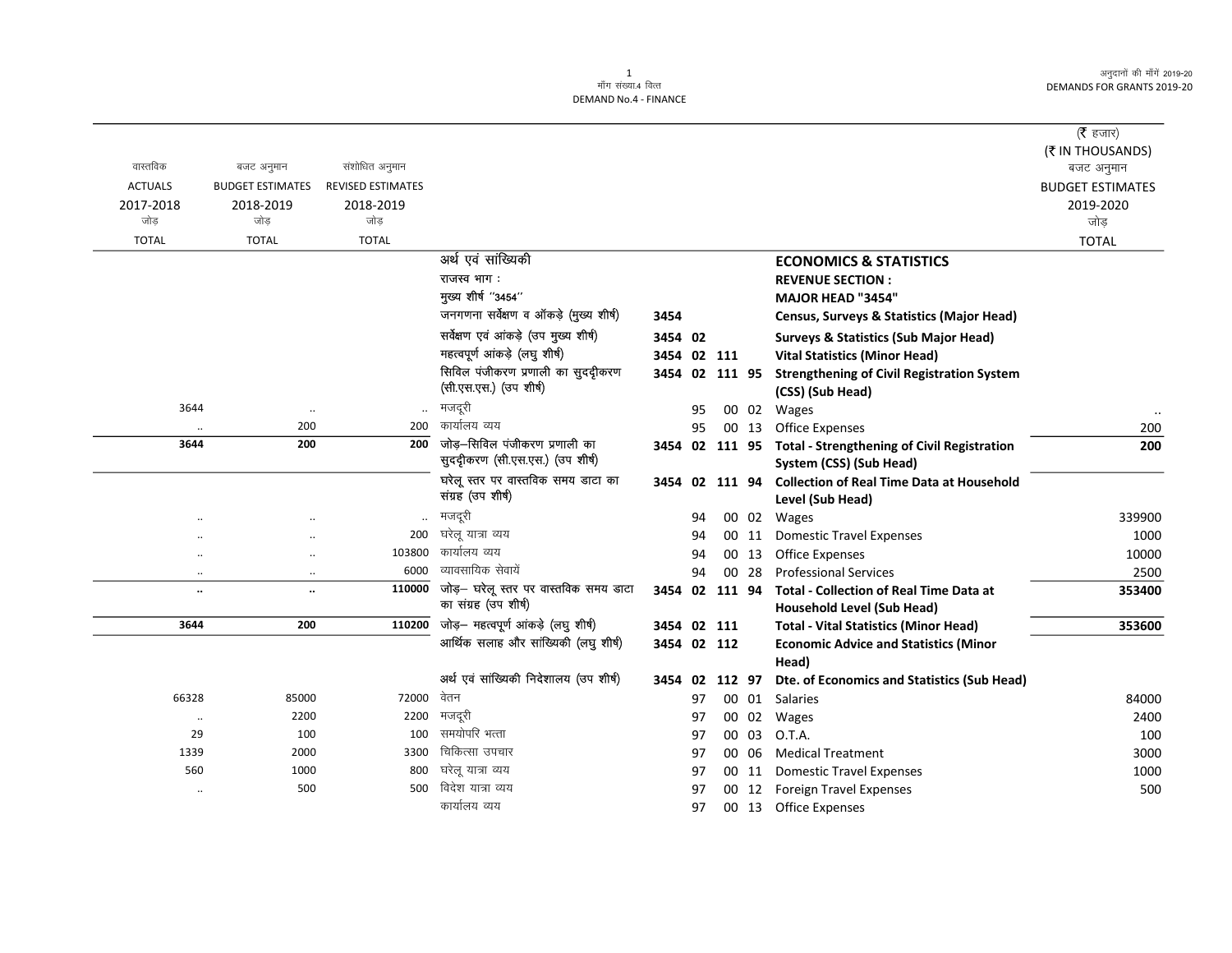अनुदानों की माँगें 2019-20 DEMANDS FOR GRANTS 2019-20

## 2<br>माँग संख्या.4 वित्त DEMAND No.4 - FINANCE

|                      |                         |                          |                                            |             |    |                |       |                                                            | ( $\bar{\tau}$ हजार)    |
|----------------------|-------------------------|--------------------------|--------------------------------------------|-------------|----|----------------|-------|------------------------------------------------------------|-------------------------|
|                      |                         |                          |                                            |             |    |                |       |                                                            | (₹ IN THOUSANDS)        |
| वास्तविक             | बजट अनुमान              | संशोधित अनुमान           |                                            |             |    |                |       |                                                            | बजट अनुमान              |
| <b>ACTUALS</b>       | <b>BUDGET ESTIMATES</b> | <b>REVISED ESTIMATES</b> |                                            |             |    |                |       |                                                            | <b>BUDGET ESTIMATES</b> |
| 2017-2018            | 2018-2019               | 2018-2019                |                                            |             |    |                |       |                                                            | 2019-2020               |
| जोड                  | जोड                     | जोड                      |                                            |             |    |                |       |                                                            | जोड़                    |
| <b>TOTAL</b>         | <b>TOTAL</b>            | <b>TOTAL</b>             |                                            |             |    |                |       |                                                            | <b>TOTAL</b>            |
| 3689                 | 3500                    | 2300                     | स्वीकृत                                    |             |    |                |       | Voted                                                      | 2600                    |
|                      | $\cdot\cdot$            | $\ddotsc$                | भारित                                      |             |    |                |       | Charged                                                    |                         |
| $\cdot$              | 1000                    | 500                      | व्यावसायिक सेवायें                         |             | 97 | 00             | 28    | <b>Professional Services</b>                               | 1000                    |
| 1671                 | 2500                    | 1200                     | अन्य प्रभार                                |             | 97 |                |       | 00 50 Other Charges                                        | 2000                    |
|                      |                         |                          | सूचना तकनीक                                |             | 97 | 99             |       | <b>Information Technology</b>                              |                         |
| $\ddotsc$            | $\ldots$                | 1400                     | कार्यालय व्यय                              |             | 97 |                | 99 13 | <b>Office Expenses</b>                                     | 1100                    |
| 73616                | 97800                   | 84300                    | जोड़ – अर्थ एवं सांख्यिकी निदेशालय (उप     |             |    |                |       | 3454 02 112 97 Total - Dte. of Economics & Statistics (Sub | 97700                   |
|                      |                         |                          | शीर्ष)                                     |             |    |                |       | Head)                                                      |                         |
| 73616                | 97800                   | 84300                    | स्वीकृत                                    |             |    |                |       | Voted                                                      | 97700                   |
| $\ddotsc$            | $\ddotsc$               | $\ddotsc$                | भारित                                      |             |    |                |       | Charged                                                    | $\cdot\cdot$            |
|                      |                         |                          | आर्थिक जनगणना का संचालन (सीएसएस)           |             |    |                |       | 3454 02 112 93 Conduct of Economic Census (CSS) (Sub       |                         |
|                      |                         |                          | (उप शीर्ष)                                 |             |    |                |       | Head)                                                      |                         |
|                      |                         |                          | कार्यालय व्यय                              |             | 93 |                |       | 00 13 Office Expenses                                      | 100                     |
| $\ddot{\phantom{a}}$ | $\ddot{\phantom{a}}$    |                          | जोड़-आर्थिक जनगणना का संचालन               |             |    |                |       | 3454 02 112 93 Total - Conduct of Economic Census (CSS)    | 100                     |
|                      |                         |                          | (सीएसएस) (उप शीर्ष)                        |             |    |                |       | (Sub Head)                                                 |                         |
|                      |                         |                          | मानव ससांधनो और मूल्याकंन के लिए           |             |    |                |       | 3454 02 112 89 Urban Statistics for HR and Assessments     |                         |
|                      |                         |                          | शहरी आकडे. (यू.एस.एच.ए) (सी.एस.एस.)        |             |    |                |       | (USHA) (CSS) (Sub Head)                                    |                         |
|                      |                         |                          | (उप शीर्ष)                                 |             |    |                |       |                                                            |                         |
| $\ddot{\phantom{a}}$ | 100                     | 100                      | मजदूरी                                     |             | 89 |                |       | 00 02 Wages                                                | 100                     |
| $\ddotsc$            | 100                     | 100                      | कार्यालय व्यय                              |             | 89 |                | 00 13 | Office Expenses                                            | 100                     |
| $\ddotsc$            | 200                     | 200                      | जोड़—मानव ससांधनो और मूल्याकंन के          |             |    | 3454 02 112 89 |       | <b>Total - Urban Statistics for HR and</b>                 | 200                     |
|                      |                         |                          | लिए शहरी आकडे. (यू.एस.एच.ए) (सी.एस.        |             |    |                |       | Assessments (USHA) (CSS) (Sub Head)                        |                         |
|                      |                         |                          | एस.) (उप शीर्ष)                            |             |    |                |       |                                                            |                         |
| $\ldots$             | 100                     | 100                      | सांख्यिकीय सुदद्रीकरण बनाने के लिए         |             | 88 |                | 00 42 | Support for Statistical Strengthening (CSS)                | 100                     |
|                      |                         |                          | सहायता (सी.एस.एस.) (उप शीर्ष)              |             |    |                |       | (Sub Head)                                                 |                         |
| 73616                | 98100                   | 84600                    | जोड़-आर्थिक सलाह और सांख्यिकी (लघु         | 3454 02 112 |    |                |       | <b>Total - Economic Advice and Statistics</b>              | 98100                   |
|                      |                         |                          | शीर्ष)                                     |             |    |                |       | (Minor Head)                                               |                         |
| 73616                | 98100                   | 84600                    | स्वीकृत                                    |             |    |                |       | Voted                                                      | 98100                   |
| $\ddot{\phantom{0}}$ | $\ddot{\phantom{a}}$    |                          | भारित                                      |             |    |                |       | Charged                                                    | $\cdot \cdot$           |
| 77260                | 98300                   | 194800                   | जोड़—सर्वेक्षण एवं आंकड़े (उप मुख्य शीर्ष) | 3454 02     |    |                |       | <b>Total - Surveys &amp; Statistics (Sub Major</b>         | 451700                  |
|                      |                         |                          |                                            |             |    |                |       | Head)                                                      |                         |
|                      |                         |                          |                                            |             |    |                |       |                                                            |                         |